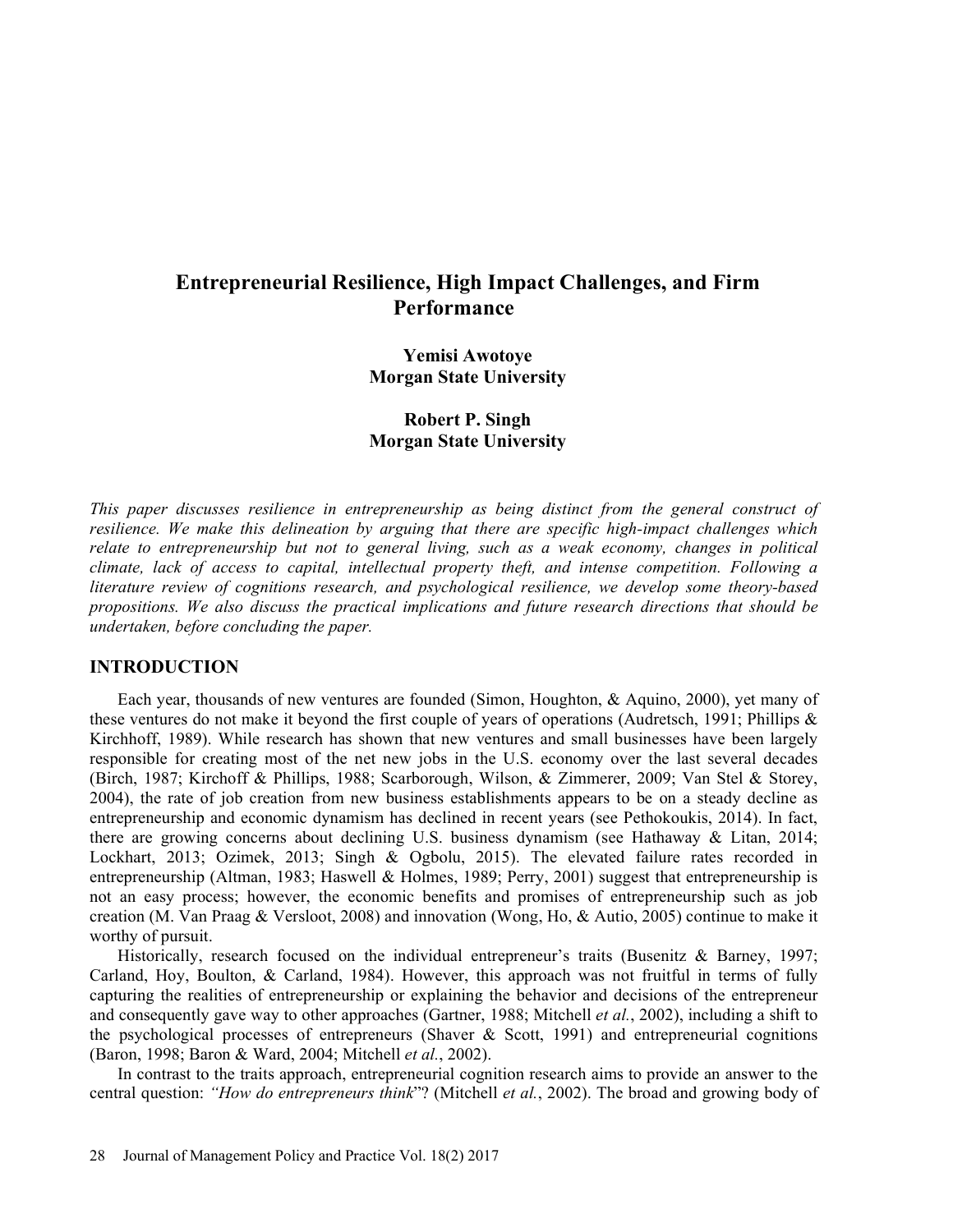literature on entrepreneurial cognitions encompasses issues such as scripts, self-efficacy, cognitive styles and heuristics (Sánchez, Carballo, & Gutiérrez, 2011). Researchers examining entrepreneurial cognitions have sought to explain a wide range of processes such as why entrepreneurs take risks when others avoid them (Palich & Bagby, 1995); the influence of network formation on an entrepreneur's cognition; (De Carolis, Litzky, & Eddleston, 2009); and the role of cognitive biases and errors in the thinking of entrepreneurs (Alvarez & Busenitz, 2001). However, there remain many unexplained processes that are related to the behavior and decisions of entrepreneurs. This has created a rich opportunity for research in the growing focus area of entrepreneurial cognitions.

Psychological resilience fits within entrepreneurial cognitions research. Psychological resilience is "the capacity of individuals to cope successfully with significant change, adversity or risk" (Lee  $\&$ Cranford, 2008, p. 213). While there are several definitions of psychological resilience in the literature, the most commonly cited include Masten, Best, and Garmezy (1990) who defined it as "the process of, capacity for, or outcome of successful adaptation despite challenging or threatening circumstances'' (p.  $426$ ), and Luthar, Cicchetti, and Becker (2000), who defined resilience as "a dynamic process encompassing positive adaptation within the context of significant adversity" (p. 543). Taken as a whole, these definitions have three common themes: adversity, positive adaptation, and risk or uncertainty.

These three themes are all relevant in entrepreneurship. For instance, Branzei and Abdelnour (2010) point out that the notion of striving under adversity is a foundation in the field of entrepreneurship research. Drawing from the works of Baron and Markman (2000), they posit that "entrepreneurs have a higher adversity quotient than non-entrepreneurs" (p. 807). The concepts of risk and uncertainty are also core in entrepreneurship, as the process of embarking on venture creation involves significant risk. We therefore argue that psychological resilience is a concept worth exploring in the entrepreneurship context.

Building on the discussion above on psychological resilience, we define entrepreneurial resilience as the ability to overcome high-impact entrepreneurial challenges and persist in the entrepreneurial process in the face of adverse situations and unexpected outcomes. We believe that the concept of entrepreneurial resilience accounts for why some entrepreneurs quit in the face of those challenges while others press on in the face of uncertainty and risk.

Entrepreneurial resilience may be an important construct in entrepreneurship for a number of reasons. First, it captures the cognitive processes that describe how an entrepreneur positively faces the challenges and setbacks associated with entrepreneurship and new venture creation. Second, it provides an insight into why some firms survive while others fail. Third, research has shown that psychological resilience can be developed, hence entrepreneurial resilience can be taught in entrepreneurship.

In this paper, we explore and discuss the concept of entrepreneurial resilience and its role in firm survival and success. Following a brief literature review of entrepreneurial cognitions research and psychological resilience, we develop six theory-based propositions based on the discussion throughout the paper. We also discuss the practical implications and future research directions that should be undertaken, before concluding the paper.

# COGNITIVE PROCESSES AND PYSCHOLOGICAL RESILIENCE

Before developing our definition and propositions with respect to entrepreneurial resilience, it is important to frame the construct within the broader research on cognitions and the resilience literature from psychological theory.

# Entrepreneurial Cognitions

Entrepreneurial cognition, as an area of research within the entrepreneurship literature, is based on cognitive science and psychology. According to Mitchell et al. (2002), entrepreneurial cognitions can be defined as "the knowledge structures that people use to make assessments, judgments or decisions involving opportunity evaluation and venture creation and growth" (p. 97). Drawing on prior research, Baron and Ward (2004) also posit that "the field of entrepreneurial cognition includes all aspects of cognition that can, potentially, play a role in important aspects of the entrepreneurial process – everything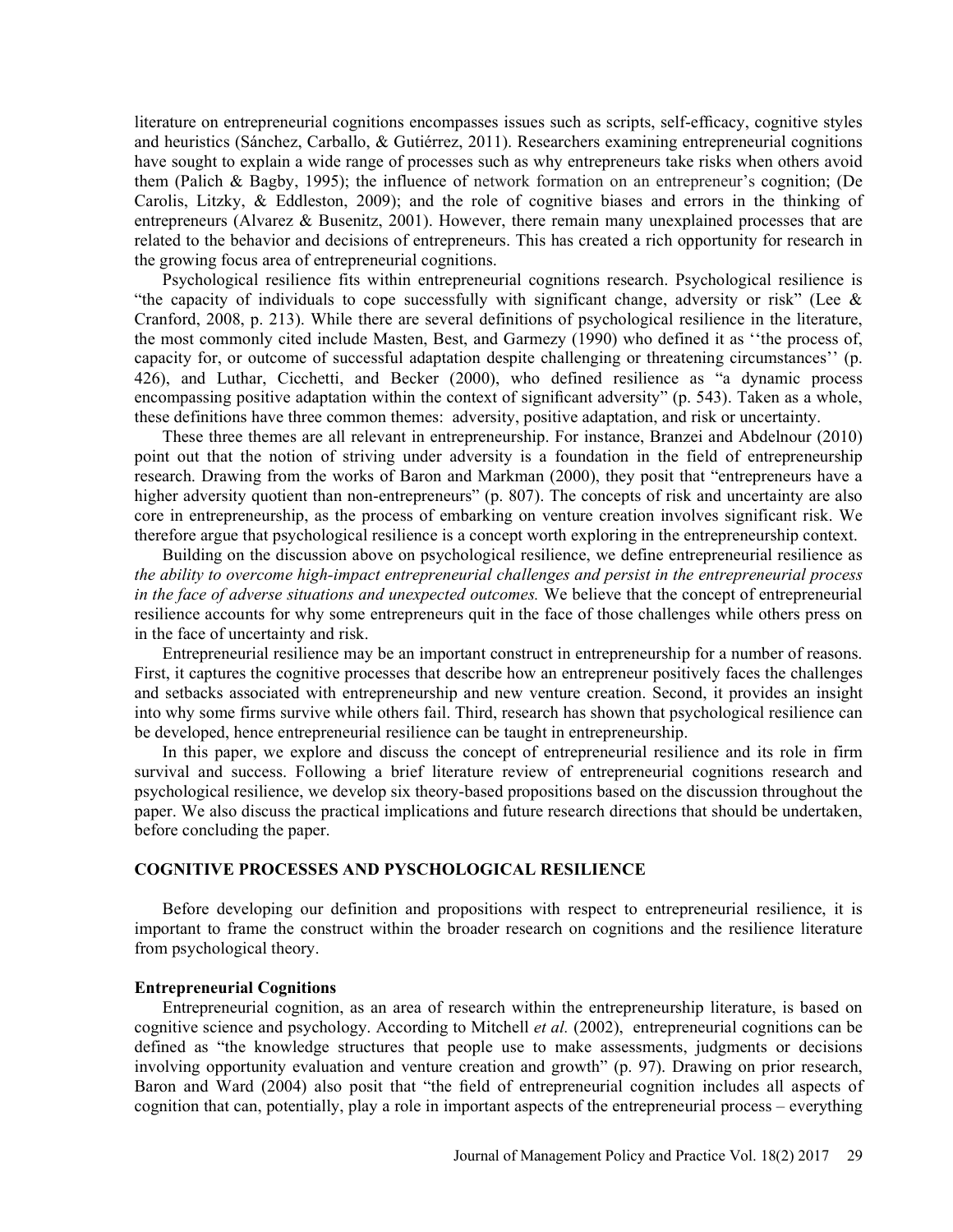from discovering opportunities and deciding to pursue them through making complex decisions and solving difficult and unexpected problems while running a new venture." (Baron & Ward, 2004, p. 554). These two definitions indicate that entrepreneurship involves thinking, anticipating and solving difficult and unexpected problems in order to achieve success.

Entrepreneurial cognitions draw attention to the role of the entrepreneur within the entrepreneurial process by explaining how and why entrepreneurs think and act differently from individuals in the general population. Such thinking results in either positive or negative consequences for the venture. As an example, when an entrepreneur makes incorrect assumptions or has poor judgments about the financial prospects of an entrepreneurial opportunity, it could result in venture failure, and vice-versa. As pointed out by Mitchell *et al.* (2002), the entrepreneurial environment is characterized by a high degree of uncertainty, pressure on one's time, information overload, stress, and intense emotions. Given that the entrepreneur has to think and make judgments in such an environment, entrepreneurial cognitions consequently affect firm performance through their effects on the psychology of the entrepreneur. These may include positive cognitive processes that help the entrepreneur, such as counterfactual thinking (Gaglio, 2004) and useful rules of thumb or heuristics (Baron, 1998), or may sometimes take the form of negative factors such as overconfidence (Simon et al., 2000) and hubris (Hayward, Shepherd, & Griffin, 2006).

Psychological Resilience<br>Despite the differences in definitions proffered for the psychological resilience construct, adversity/trauma and positive adaptation have emerged as the characteristic features of psychological resilience (Fletcher & Sarkar, 2013). Trauma is defined by the American Psychological Association (APA) as "an emotional response to a terrible event like an accident, rape or natural disaster" (APA, 2016). This definition suggests cognitive processes that are employed by a person upon the occurrence of a highly unpleasant and/or unexpected event with negative outcome or consequence. While research indicates that most people have to deal with at least one potentially traumatic event during the course of their lives (Bonanno & Mancini, 2008; Kessler, Sonnega, Bromet, Hughes, & Nelson, 1995), what constitutes trauma differs from person to person. Many entrepreneurs may not necessarily face any of the popularly acclaimed traumatic events such as natural disasters, death of a loved one, serious illness, or terrorist attacks (Bonanno & Mancini, 2008); physical assault, motor vehicle crash, fire (Norris, 1992); and life hardship and health vulnerability (Shrira, Shmotkin, & Litwin, 2012) in the course of their business life.

In entrepreneurship, trauma can be conceived of in terms of the high-impact (H-I) negative events that an entrepreneur faces which could result in the closure or failure of his business. The ability of an entrepreneur to adequately and positively deal with these negative events is likely to affect firm performance.

# High Impact Challenges in Entrepreneurship

In line with the APA's definition of trauma, we define H-I traumatic events in entrepreneurship as those events that have the potential to cause major negative outcomes such as firm failure, bankruptcy, business closure, and loss of customers among other things. Alpander, Carter, and Forsgren (1990) identified the 10 most critical problems faced by firms in their formative years as securing new customers; accessing funding; recruiting and hiring new managers; dealing with existing employee issues; product pricing; planning for market expansion; dealing with legal issues; ensuring quality; and dealing with various government agencies. While we agree that all of these factors will affect the firm's survival and success/growth, we argue that some are more critical than others, as the degree of impact will vary from factor to factor. H-I traumatic events could come in different forms such as a weak economy and changes in the political climate; lack of access to capital; choosing the wrong opportunity or poor execution on a good opportunity; intense competition from bigger and more established firms; or even piracy of intellectual property (Chu, Benzing, & McGee, 2007; De Castro, Balkin, & Shepherd, 2008;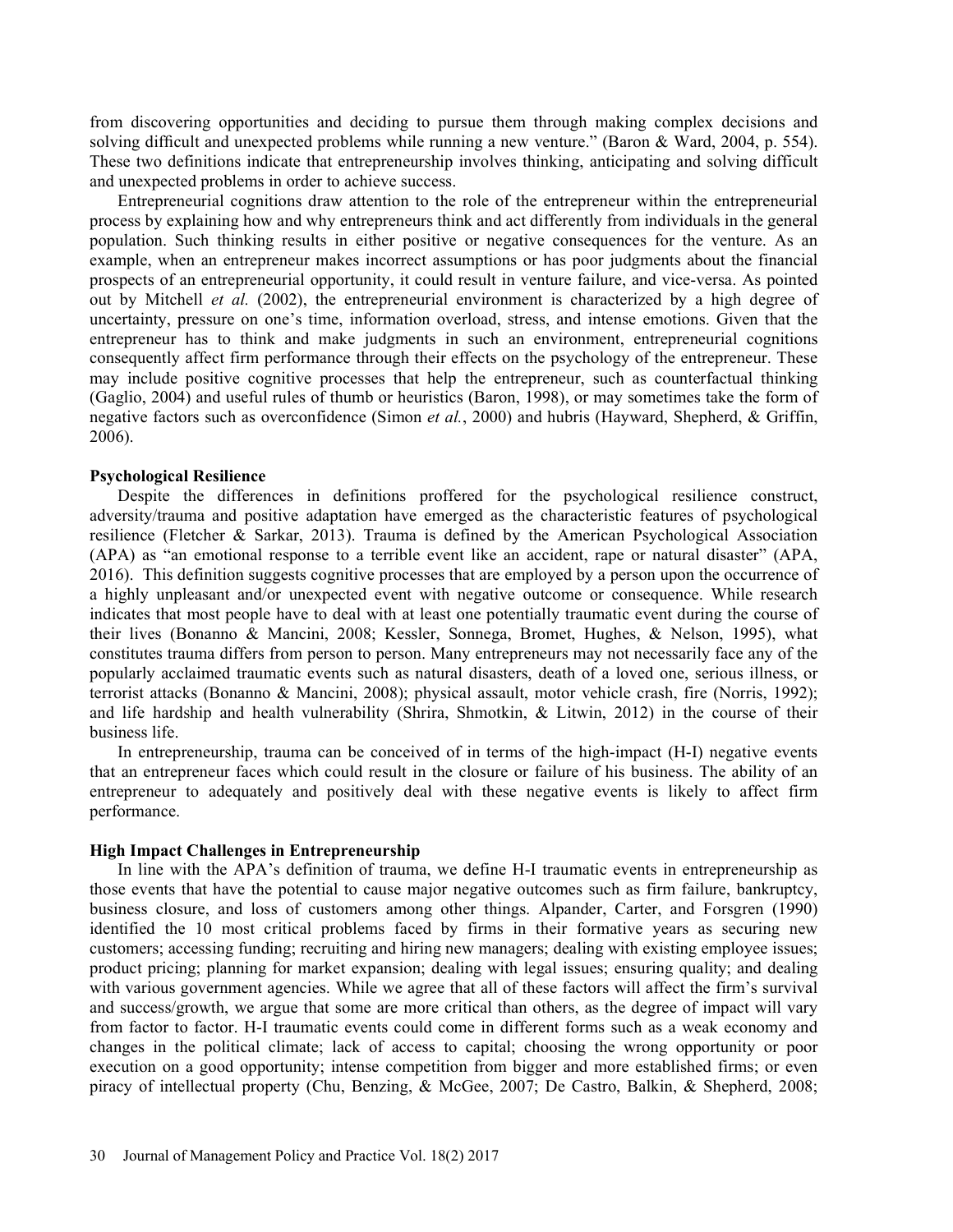Zimmerman  $\&$  Chu, 2013). These factors have the potential to "make or break" the business, hence we will adopt them in this paper.

# Firm Survival and Success

The survival of a firm has been shown to depend largely on pre-startup planning and entrepreneurial skills (Sexton & Van Auken, 1985). While Phillips and Kirchhoff (1989) debunked the myth that survival rates are limited to 20% of established firms within the first 5 years and showed that they are as high as 40%, the reality is that many businesses still fail within their first few years of formation. Research has documented several reasons for firm failure, including poor planning (Perry, 2001) and the cumulative effects of reduced real economic growth, stock market performance, money supply growth, and competition as a result of increased business formation (Altman, 1983). Bankruptcy, an outcome of firm failure, has also been attributed to lack of knowledge, inaccessibility to debt capital, and economic climate (Carter & Auken, 2006). These factors are similar to the H-I challenges proposed in this paper.

H-I challenges in entrepreneurship have the capacity to determine whether a firm survives or goes out of business. Specifically, we propose that the occurrence of high impact challenges in entrepreneurship will reduce the chances of a firm surviving in the first three years. In line with the work of Lewis and Churchill (1983), we argue that the first few years of a venture are the most important in terms of the survival of the venture. Decisions made in the early life of a venture are crucial, hence any major disruption during this early stage of the venture has the potential to highly impact it.

Firm survival and success are often considered to be related constructs in literature, but some researchers have questioned the idea of equating survival with success considering that some firms close voluntarily (Van Praag, 2003) or are harvested or merge with other ventures (Headd, 2003). This suggests that the performance measures of success commonly adopted in mainstream entrepreneurship research such as firm size and growth (Bates, 1990), or sales, or number of employees as pointed out by Jennings and Brush (2013) may indicate less about firm survival than has been portrayed. We therefore treat survival and success as two related but distinct constructs. We argue that H-I challenges in entrepreneurship will reduce the chances of firm survival and success within the first few years of its formation due to its liability of newness (Freeman, Carroll, & Hannan, 1983).

Put succinctly, we propose the following:

Proposition 1a: High impact challenges are negatively related to firm survival. Proposition 1b: High impact challenges are negatively related to firm success.

# Entrepreneurial Resilience

Entrepreneurial resilience, the ability to overcome H-I entrepreneurial challenges and persist in the entrepreneurial process in the face of adverse situations and unexpected outcomes, rests on the decisions made by an entrepreneur. It allows the entrepreneur to remain optimistic in the face of difficult market conditions and unpredicted challenges (Ayala & Manzano, 2014). According to Van Praag (2003), the entrepreneur determines the survival duration and the success of his venture because "it is the man who makes the difference: he sets the conditions, the boundaries, the characteristics, and ultimately, the value creating ability of the newly founded firm"  $(p. 1)$ . We therefore propose a relationship between entrepreneurial resilience and firm survival and success. By definition, resilient entrepreneurs are able to positively adapt in the face of H-I challenges and still succeed against the odds. According to Bullough and Renko (2013), non-resilient individuals would be less capable of engaging in the necessary entrepreneurial behaviors, choosing rather to respond to the uncertainties in the business world with caution and fearful reactions. Resilient entrepreneurs on the other hand are protected from reacting negatively to situations due to their positive emotions, thereby causing them to blossom rather than fail (Fredrickson, Tugade, Waugh, & Larkin, 2003).

As pointed out by Sine, Haveman, and Tolbert (2005), entrepreneurship is an inherently risky process, hence, the survival of a firm depends on several factors within and beyond the entrepreneur's control. An entrepreneur, while aware of some of the possible risks they could face in the course of the business, is also affected by bounded rationality (Cooper, Folta, & Woo, 1995). Arguing along similar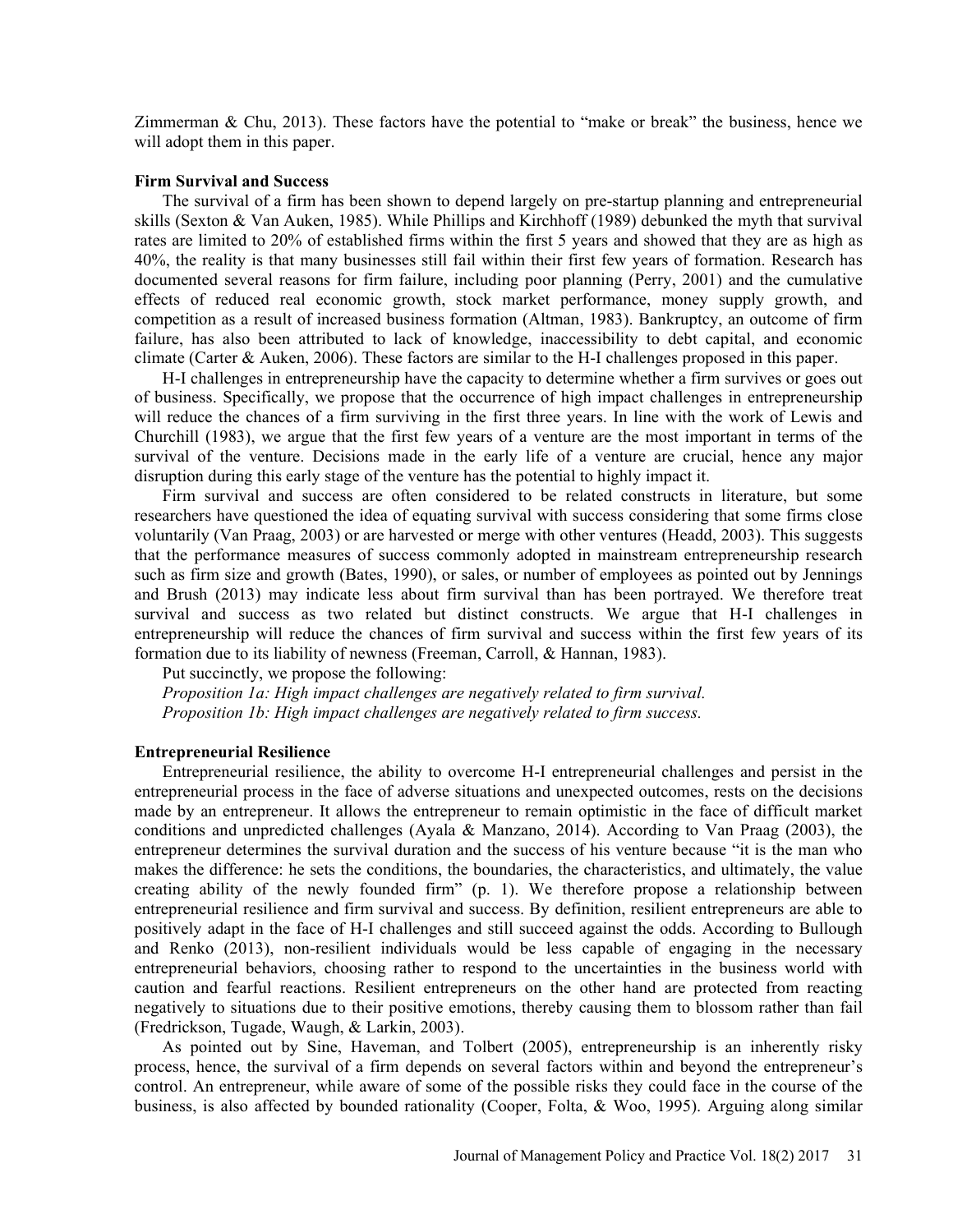lines, Ayala and Manzano (2014) pointed out that entrepreneurs often have to make decisions in the context of ambiguous, incomplete, or constantly changing information. Consequently, when certain H-I challenges occur, entrepreneurs may not be readily armed with all the information they need to make the best decision. They rely on their cognitions and experiences to make decisions that determine whether or not the firm will survive (Ireland  $&$  Miller, 2004). As an example, scholars have found that entrepreneurs are sometimes unwilling to leave or close down under-performing firms (Pierce, Kostova, & Dirks, 2001) even when the ventures appear to have little or no future potential. They attributed this unwillingness to what they termed psychological ownership  $-$  the strong psychological connectedness that entrepreneurs develop with their ventures. Entrepreneurs have been known both to impact and be impacted by events that occur in their businesses (Ucbasaran, Shepherd, Lockett, & Lyon, 2013), partly because they have invested their time, energy, and resources into the business and therefore consider the business part of themselves (DeTienne, Shepherd, & De Castro, 2008). While this may be the case, we posit that entrepreneurs who are resilient are better able to steer the under-performing firm back from the brink of failure and eventually to success, as their willingness to keep on with the business may suggest their determination to make things work in the first instance. Thus, the ability to deal with a high degree of ambiguity and adapt quickly to change differentiates resilient entrepreneurs from others, and better prepares the resilient for success (Ayala & Manzano, 2014). We therefore formally propose that:

Proposition 2a: Entrepreneurial resilience is positively related to firm survival. Proposition 2b: Entrepreneurial resilience is positively related to firm success.

Building on the propositions regarding the negative relationship between H-I challenges and firm performance, we further posit that entrepreneurs who are resilient will be able to limit the negative effects of such challenges on firm survival and success. According to Beardslee (1989), resilience and survival are directly related such that resilient people can be called survivors. The ability of an entrepreneur to successfully cope with and manage H-I entrepreneurial challenges raises the odds of the firm surviving. Given the association of resilience with coping (Linnenluecke, 2015) and its conceptualization as a factor of psychological capacity (Luthans, Avey, Avolio, Norman, & Combs, 2006), we argue that entrepreneurial resilience moderates the negative impacts of the stress and uncertainty associated with the entrepreneurial environment, such that the more entrepreneurial resilience an entrepreneur has, the lower the negative effects of H-I challenges they experience on their firm's performance, and vice versa. More formally:

Proposition 3a: Entrepreneurial resilience moderates the negative relationship between high-impact challenges and firm survival. Proposition 3b: Entrepreneurial resilience moderates the negative relationship between high-impact challenges and firm success.

We believe that the presence of H-I challenges poses a threat to the survival and success of a firm. That is, H-I challenges will be negatively related to firm performance. However, entrepreneurial resilience is central to overcoming these challenges and is expected to moderate that negative relationship. At the same time, we believe that entrepreneurial resilience also has a positive direct effect on firm performance.

# DISCUSSION

The propositions and relationships suggested can occur at any time in the life of a venture; however, given that the failure rates of firms have been shown to be higher within their first five years of existence, we believe that it is more likely for the proposed relationships to occur during the early stages of the firm. It is during this period that uncertainty is often at its peak. The firm is working to establish itself and entrepreneurs may be most susceptible to negative outcomes as a result of H-I challenges. It is during this time - before the firm is fully established that the cognitive processes of entrepreneurs may be paramount to firm survival and ultimately to success.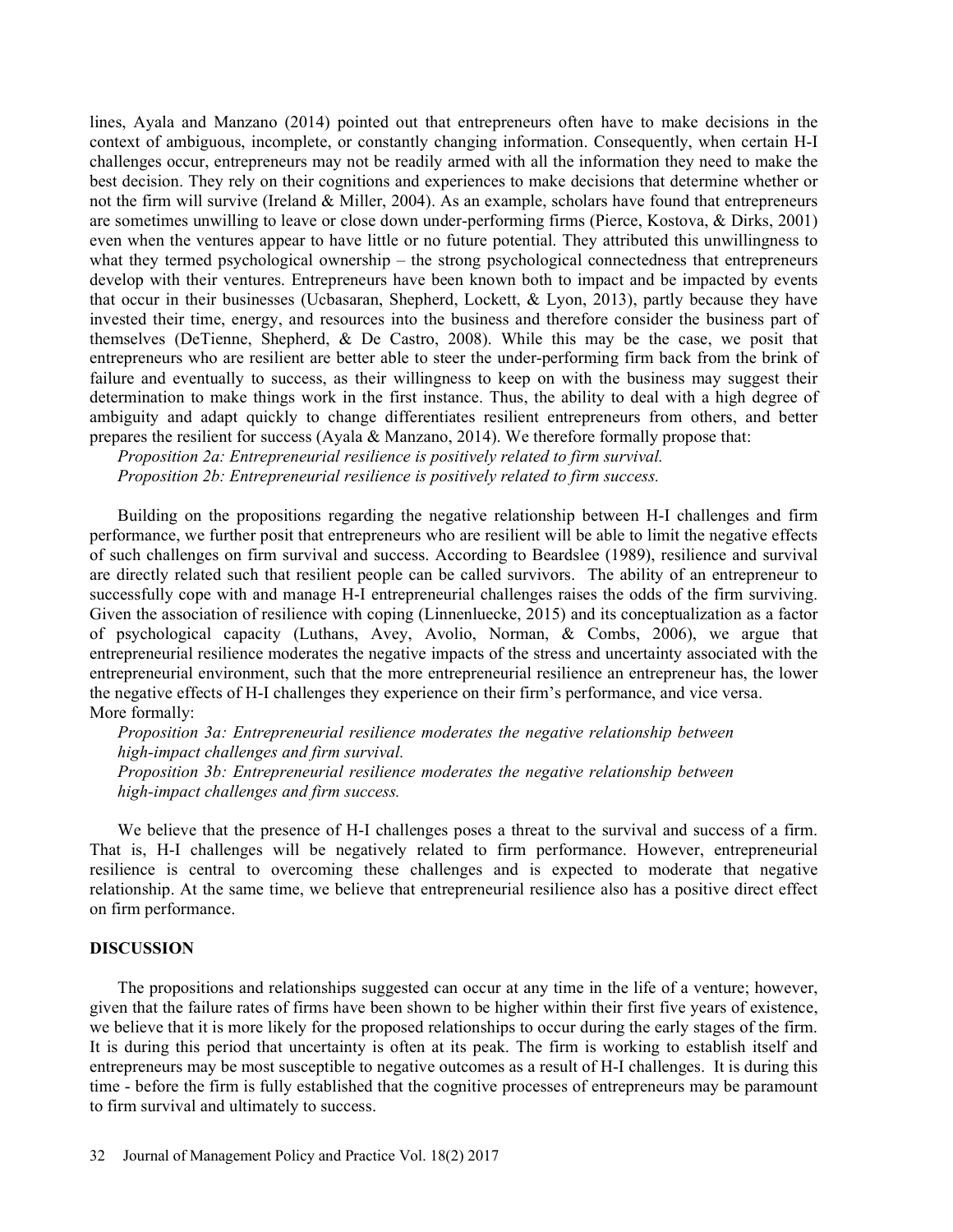As we have argued throughout this paper, entrepreneurial resilience represents an important cognitive process to achieve entrepreneurial success (Ayala & Manzano, 2010). H-I challenges affect the performance of a firm by determining its survival and success, particularly within the first five years. This is because a firm has to overcome the liability of newness (Freeman et al., 1983) within this timeframe, and the entrepreneur also has to contend with high uncertainty in the entrepreneurial environment (Mitchell et al., 2002). We have also defined the construct of resilience in entrepreneurship as encompassing positive adaptation to H-I challenges in the entrepreneurial process. In developing our propositions, we have treated firm survival and firm success as two distinct constructs similar to early research by Van Pragg (2003). Specifically, we have proposed that entrepreneurial resilience has both a direct effect on firm survival and success, as well as a moderating effect on the negative relationship between H-I challenges and firm survival and success. We believe that entrepreneurs, as the driving force of the entrepreneurial process, ultimately make the decisions that impact their firms. Hence, a resilient entrepreneur will make decisions that reflect positive cognitions and a determination to see the business survive and thrive amidst adverse situations. Such resilience is associated with coping abilities and psychological capacity (Luthans et al., 2006), which transfer to the firm to moderate the negative effects of high impact challenges.

In an earlier study, Ayala and Manzano (2014) questioned the predictive validity of resilience in entrepreneurship and conducted a longitudinal study to examine this. They found that the three dimensions of resilience adopted in their study (hardiness, resourcefulness, and optimism) helped in predicting entrepreneurial success. While this may call into question the uniqueness of our work, we point out that they did not specifically define entrepreneurial resilience, but rather adopted the broader concept of resilience which encompasses adversity and trauma in a general context rather than the entrepreneurship-specific context we have adopted. Additionally, we posit the possibility of confounding effects from their choice of Spain as their country of study. Given that tourism is the backbone of Spain's economy, it is possible that government policies already position tourism firms for success. Therefore, their selection of an industry considered to be the pillar of their nation's economy indicates a high probability of sampling successful firms. We do not believe our discussion or arguments are industry specific, and we expect to find the propositions holding across different groups of entrepreneurs.

## Limitations

This paper has tried to introduce researchers and entrepreneurs to the potential benefits of entrepreneurial resilience. However, there are several limitations that bear mentioning. First, we offered examples of H-I challenges, but did not necessarily develop a complete list. There may be certain challenges that are either not on the list; or for those that are identified, may not necessarily be as important as others on the list. Only through empirical study and verification can a parsimonious list of H-I challenges truly be determined. Second, the operationalization of the entrepreneurial resilience construct could take different forms. As a new construct, the validity of measures to empirically test the role of resilience within entrepreneurial processes and to survival and success has yet to be determined. A third, and final limitation that we considered was whether entrepreneurial resilience could result in negative outcomes. For example, if an entrepreneur was pursuing a weak opportunity with little chance of success, entrepreneurial resilience could result in an entrepreneur staying with a venture when it should be abandoned. Instead of being a positive cognitive process, it may instead be nothing more than irrational stubbornness. As further research is conducted, this possibility should be explored. their selection of an industry considered to be the pillar of their nation's economy inc<br>probability of sampling successful firms. We do not believe our discussion or arguments<br>probability of sampling successful firms. We

These limitations notwithstanding, the paper makes a significant contribution to the literature by laying out a largely unexplored cognitive process that could help unlock the mysteries of successful

The paper has implications for practicing entrepreneurs, researchers, and entrepreneurship educators. These are discussed below.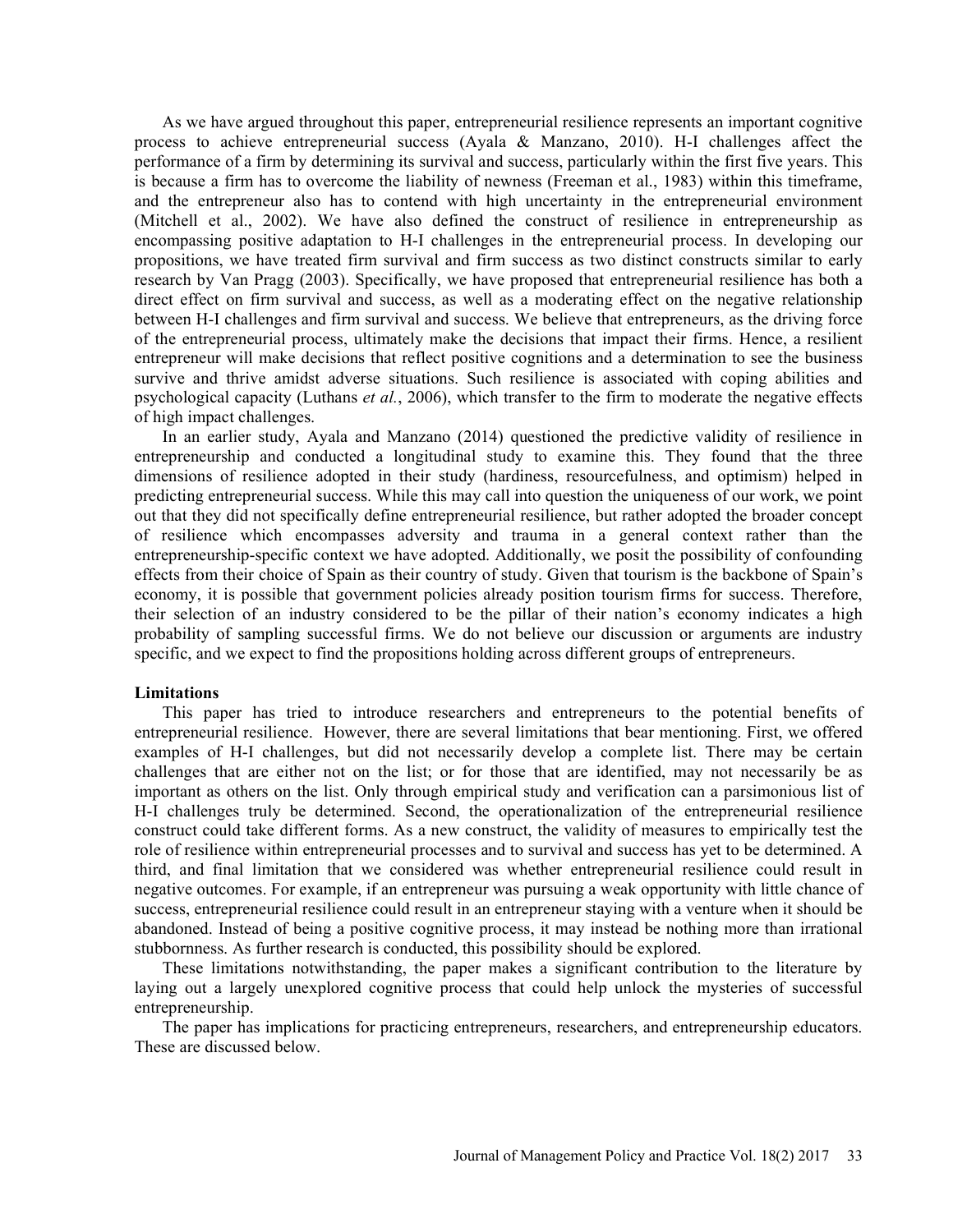### Implications for Entrepreneurs

This paper has some implications for nascent entrepreneurs and entrepreneurs. First, by highlighting the increased chance of survival and success associated with having entrepreneurial resilience, there is a possibility that the fear of failure in entrepreneurship harbored by these entrepreneurs could be minimized as they focus on developing their entrepreneurial resilience. Secondly, this paper has highlighted H-I challenges specific to the field of entrepreneurship. By understanding these specific challenges that they could encounter in the entrepreneurial process, aspiring entrepreneurs can make more informed decisions and weigh their options carefully before launching their businesses.

# Implications for Research

The propositions should be tested through longitudinal research, and the limitations we have identified should be further considered in future research. We have delineated traumatic events in entrepreneurship from the general definition of traumatic events that occur in people's lives. We have also defined resilience in entrepreneurship based on this delineation and outlined six propositions which can be tested. An implication of our work for research in the field of entrepreneurship is that other researchers can test these propositions to advance theories relating to resilience in entrepreneurship. Theory development and testing can be enhanced only when constructs are properly defined. We hope that our definition of entrepreneurial resilience provides an adequate starting point to help achieve this, but further refinement may be necessary.

# Implications for Entrepreneurship Education

Given the argument that resilience may be encouraged and developed (Ayala & Manzano, 2014; Brewer & Hewstone, 2004), our paper also has implications for entrepreneurship education. Training programs and entrepreneurship courses may benefit by incorporating entrepreneurial resilience into their course design to teach students (1) the nature of traumatic events in entrepreneurship (2) that it is possible to cope with the H-I challenges associated with entrepreneurship, and (3) the mechanisms for positively adapting to these H-I-challenges.

### CONCLUDING REMARKS

While some have concluded that we will never be able to fully understand resilience (Coutu, 2002), the purpose of this paper has been to define resilience in the context of entrepreneurship and how it impacts the survival and success of a firm. Our contribution lies in the delineation of traumatic events in entrepreneurship from the general definition of resilience and the proposal of testable propositions.

As with all papers, our work is not without limitations which we discussed. However, we hope this paper will help researchers consider further study of entrepreneurial resilience as it represents a possible new line of knowledge development with respect to our understanding of entrepreneurial processes. We presented implications and possible new directions of research, but much more future research, particularly longitudinal research, is certainly needed.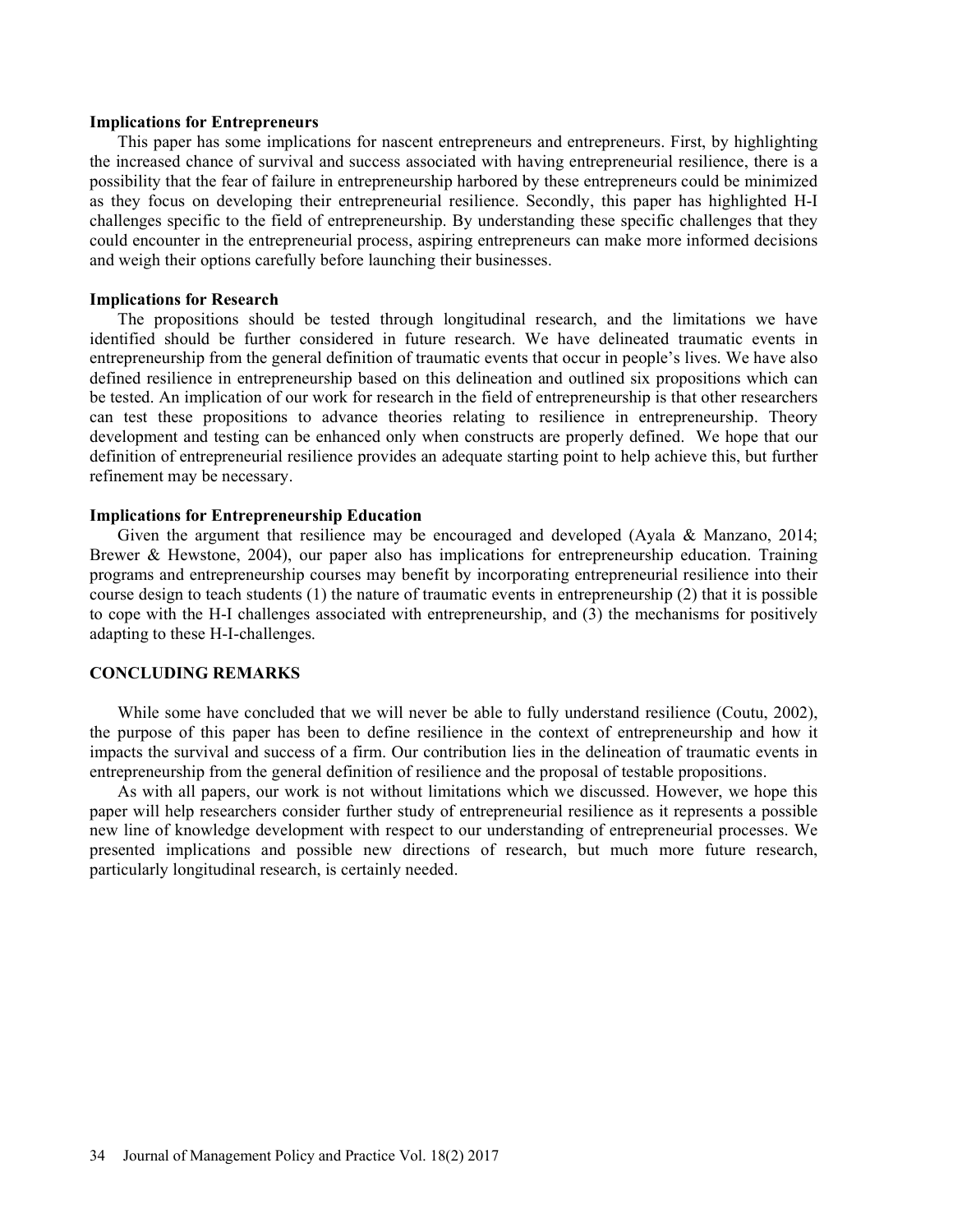# **REFERENCES**

- Alpander, G.G., Carter, K.D., & Forsgren, R.A. (1990). Managerial issues and problem-solving in the formative years. Journal of Small Business Management, 28(2), 9-19.
- Altman, E. I. (1983). Why businesses fail. Journal of Business Strategy, 3(4), 15-21.
- Alvarez, S. A., & Busenitz, L. W. (2001). The entrepreneurship of resource-based theory. Journal of Management. APA (2016). Trauma. Retrieved from http://www.apa.org/topics/trauma/
- 
- Audretsch, D. B. (1991). New-firm survival and the technological regime. The Review of Economics and Statistics, 441- 450.
- Ayala, J.C., & Manzano, G. (2010). Established business owners' success: Influencing factors. Journal of Developmental Entrepreneurship (JDE), 15(03), 263-286.
- Ayala, J.C., & Manzano, G. (2014). The resilience of the entrepreneur. Influence on the success of the business. A longitudinal analysis. Journal of Economic Psychology, 42, 126-135.
- Baron, R. A. (1998). Cognitive mechanisms in entrepreneurship: Why and when enterpreneurs think differently than other people. Journal of Business Venturing, 13(4), 275-294.
- Baron, R.A., & Markman, G.D. (2000). Beyond social capital: How social skills can enhance
- entrepreneurs' success. The Academy of Management Executive, 14(1), 106-116.
- Baron, R. A., & Ward, T. B. (2004). Expanding entrepreneurial cognition's toolbox: Potential
- contributions from the field of cognitive science. Entrepreneurship Theory and Practice, 28(6), 553-573.
- Bates, T. (1990). Entrepreneur human capital inputs and small business longevity. The Review of Economics and Statistics, 551-559.
- Beardslee, W. R. (1989). The role of self-understanding in resilient individuals: the development of a perspective. American Journal of Orthopsychiatry, 59(2), 266.
- Bonanno, G. A., & Mancini, A. D. (2008). The human capacity to thrive in the face of potential trauma. Pediatrics, 121(2), 369-375.
- Branzei, O., & Abdelnour, S. (2010). Another day, another dollar: Enterprise resilience under terrorism in developing countries. Journal of International Business Studies, 41(5), 804-825.
- Brewer, M. B., & Hewstone, M. (2004). Social Cognition. Oxford: Wiley-Blackwell.
- Bullough, A., & Renko, M. (2013). Entrepreneurial resilience during challenging times. Business Horizons, 56(3), 343-350.
- Busenitz, L. W., & Barney, J. B. (1997). Differences between entrepreneurs and managers in large organizations: Biases and heuristics in strategic decision-making. Journal of Business Venturing,  $12(1)$ , 9-30.
- Carland, J. W., Hoy, F., Boulton, W. R., & Carland, J. A. C. (1984). Differentiating entrepreneurs from small business owners: A conceptualization. Academy of Management Review, 9(2), 354-359.
- Carter, R., & Auken, H. V. (2006). Small firm bankruptcy. Journal of Small Business Management, 44(4), 493-512.
- Chu, H. M., Benzing, C., & McGee, C. (2007). Ghanaian and Kenyan entrepreneurs: A comparative analysis of their motivations, success characteristics and problems. Journal of Developmental Entrepreneurship, 12(03), 295-322.
- Cooper, A. C., Folta, T. B., & Woo, C. (1995). Entrepreneurial information search. Journal of Business Venturing, 10(2), 107-120.
- Coutu, D. L. (2002). How resilience works. Harvard Business Review, 80(5), 46-56.
- De Carolis, D. M., Litzky, B. E., & Eddleston, K. A. (2009). Why networks enhance the progress of new venture creation: The influence of social capital and cognition. Entrepreneurship Theory and Practice, 33(2), 527-545.
- De Castro, J. O., Balkin, D. B., & Shepherd, D. A. (2008). Can entrepreneurial firms benefit from product piracy? Journal of Business Venturing, 23(1), 75-90.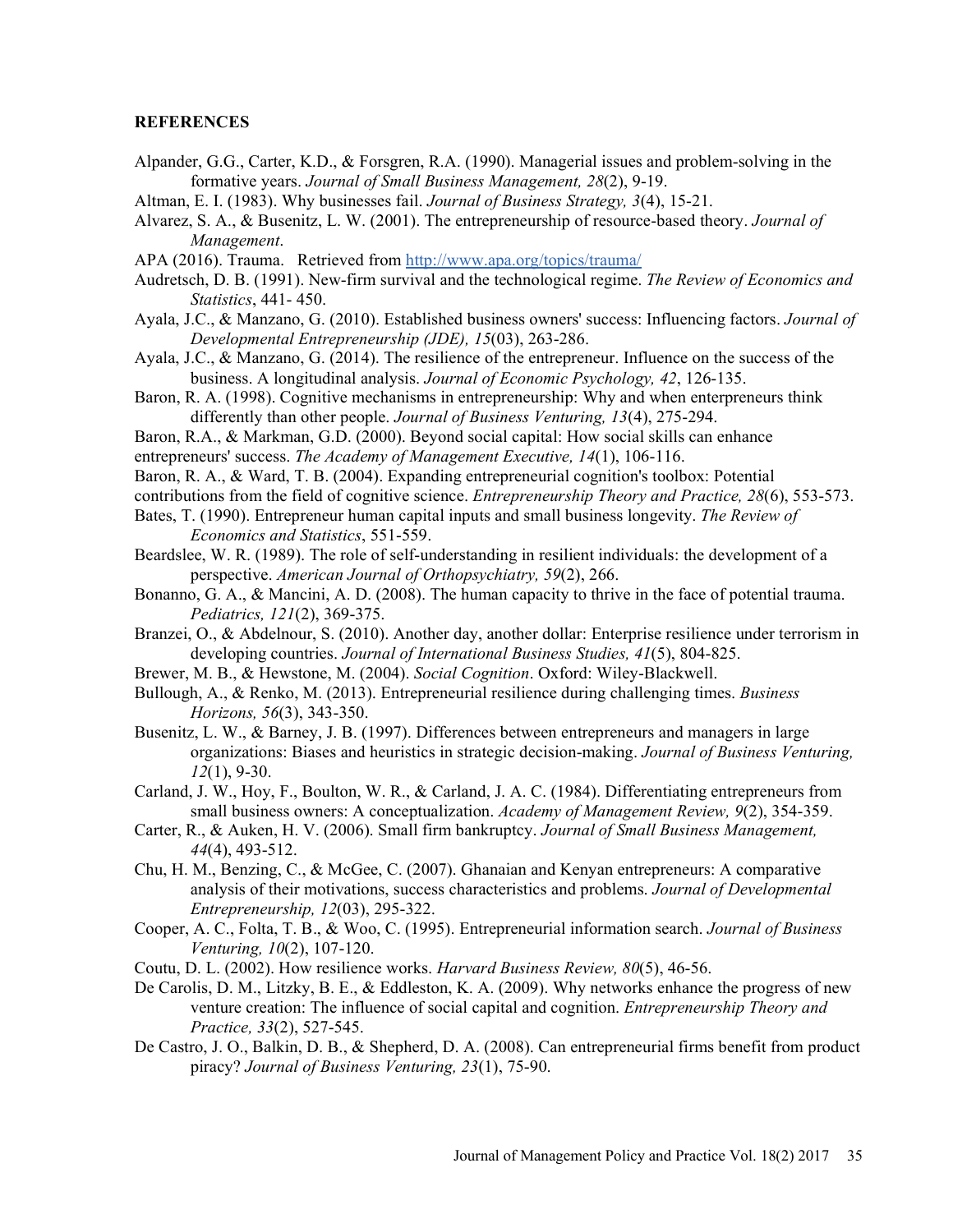- DeTienne, D. R., Shepherd, D. A., & De Castro, J. O. (2008). The fallacy of "only the strong survive": The effects of extrinsic motivation on the persistence decisions for under-performing firms. Journal of Business Venturing, 23(5), 528-546.
- Fletcher, D., & Sarkar, M. (2013). Psychological Resilience: A review and critique of definitions, concepts and theory. European Psychologist, 18(1), 12-23.
- Fredrickson, B. L., Tugade, M. M., Waugh, C. E., & Larkin, G. R. (2003). What good are positive emotions in crisis? A prospective study of resilience and emotions following the terrorist attacks on the United States on September 11th, 2001. Journal of Personality and Social Psychology, 84(2), 365.
- Freeman, J., Carroll, G. R., & Hannan, M. T. (1983). The liability of newness: Age dependence in organizational death rates. American Sociological Review, 692-710.
- Gartner, W.B. (1988). 'Who Is an Entrepreneur?' Is the Wrong Question. American Journal of Small Business, 12(4): 11-32.
- Haswell, S., & Holmes, S. (1989). Estimating the small business failure rate: A reappraisal. *Journal of* Small Business Management, 27(3), 68.
- Ireland, R. D., & Miller, C. C. (2004). Decision-making and firm success. The Academy of Management Executive, 18(4), 8-12.
- Jennings, J. E., & Brush, C. G. (2013). Research on women entrepreneurs: challenges to (and from) the broader entrepreneurship literature? The Academy of Management Annals, 7(1), 663-715.
- Kessler, R. C., Sonnega, A., Bromet, E., Hughes, M., & Nelson, C. B. (1995). Posttraumatic stress disorder in the National Comorbidity Survey. Archives of General Psychiatry, 52(12), 1048-1060.
- Lee, H. H., & Cranford, J. A. (2008). Does resilience moderate the associations between parental problem drinking and adolescents' internalizing and externalizing behaviors?: A study of Korean adolescents. Drug and Alcohol Dependence, 96(3), 213-221.
- Lewis, V. L., & Churchill, N. C. (1983). The five stages of small business growth. Harvard Business Review, 61(3), 30-50.
- Linnenluecke, M. K. (2015). Resilience in business and management research: a review of influential publications and a research agenda. *International Journal of Management Reviews*.<br>Luthans, F., Avey, J. B., Avolio, B. J., Norman, S. M., & Combs, G. M. (2006). Psychological capital
- development: toward a micro $\Box$ intervention. Journal of Organizational Behavior, 27(3), 387-393.
- Luthar, S. S., Cicchetti, D., & Becker, B. (2000). The construct of resilience: A critical evaluation and guidelines for future work. Child Development, 71(3), 543-562.
- Masten, A. S., Best, K. M., & Garmezy, N. (1990). Resilience and development: Contributions from the study of children who overcome adversity. Development and Psychopathology, 2(04), 425-444.
- Mitchell, R. K., Busenitz, L., Lant, T., McDougall, P. P., Morse, E. A., & Smith, J. B. (2002). Toward a theory of entrepreneurial cognition: Rethinking the people side of entrepreneurship research. Entrepreneurship Theory and Practice, 27(2), 93-104.
- Norris, F. H. (1992). Epidemiology of trauma: Frequency and impact of different potentially traumatic events on different demographic groups. Journal of Consulting and Clinical Psychology, 60(3), 409.
- Palich, L., & Bagby, D. (1995). Using cognitive theory to explain entrepreneurial risk-taking: challenging conventional wisdom. Journal of Business Venturing, 10(6), 425-438.
- Perry, S. C. (2001). The relationship between written business plans and the failure of small businesses in the US. Journal of Small Business Management, 39(3), 201-208.
- Phillips, B. D., & Kirchhoff, B. A. (1989). Formation, growth and survival; small firm dynamics in the US economy. Small Business Economics, 1(1), 65-74.
- Pierce, J. L., Kostova, T., & Dirks, K. T. (2001). Toward a theory of psychological ownership in organizations. Academy of Management Review, 26(2), 298-310.
- Sánchez, J. C., Carballo, T., & Gutiérrez, A. (2011). The entrepreneur from a cognitive approach. Psicothema, 23(3), 433-438.